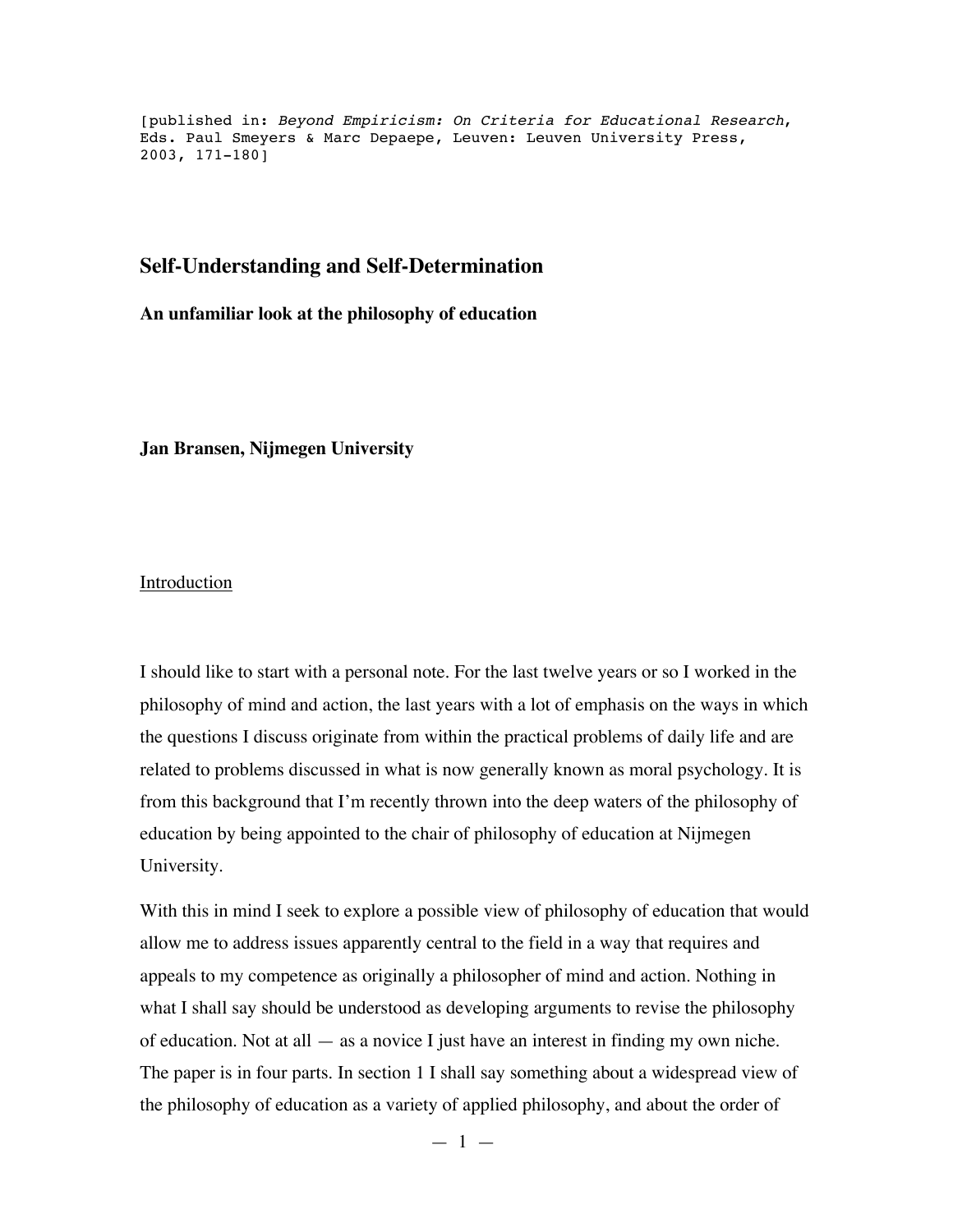relevance this view assumes between the philosophy of education and the more established branches of philosophy. In section 2 I shall elaborate a bit on the idea that education is a feature of human life that informs us about the fact that human nature is constitutively temporal and self-related. Then I shall make some very sketchy remarks about two current developments in contemporary philosophy of mind (concerning selfknowledge and personal identity) that seem to be heading in the wrong direction, and I shall suggest that work in the philosophy of education could contribute to inspiring and new moves in discussing these philosophical issues (section 3). In the concluding section 4 I shall raise the question of whether the suggested alternative order of relevance between the philosophy of education and "pure" philosophy can be defended against criticisms from people primarily and mainly interested in education.

## 1. Relevance among disciplines

According to a widespread view the philosophy of education is a species of applied philosophy, an enterprise characterised by the attempt to apply existing philosophical work to the study and understanding of educational practices. Of course philosophers working in the area, together with philosophers working in other branches of applied philosophy, are rightly quite unhappy with some of the unfortunate impressions it creates: as if philosophers of education are merely instrumentally and mechanically applying insights and results developed by more gifted "pure" philosophers, as if they sponge on the blood, sweat and tears of these original philosophers, as if their role is merely to serve educational scientists and practitioners, as if their status cannot be more than second-rate, as if their competence need not be more than that of a serving-hatch, as if they have taken the easy way out and show off by becoming one-eyed kings in the country of the blind. Even if we would succeed in arguing successfully against each and every of these nasty prejudices, and even if we would succeed in arguing successfully that the philosophy of education is rather a species of practical philosophy, and as such a branch of philosophy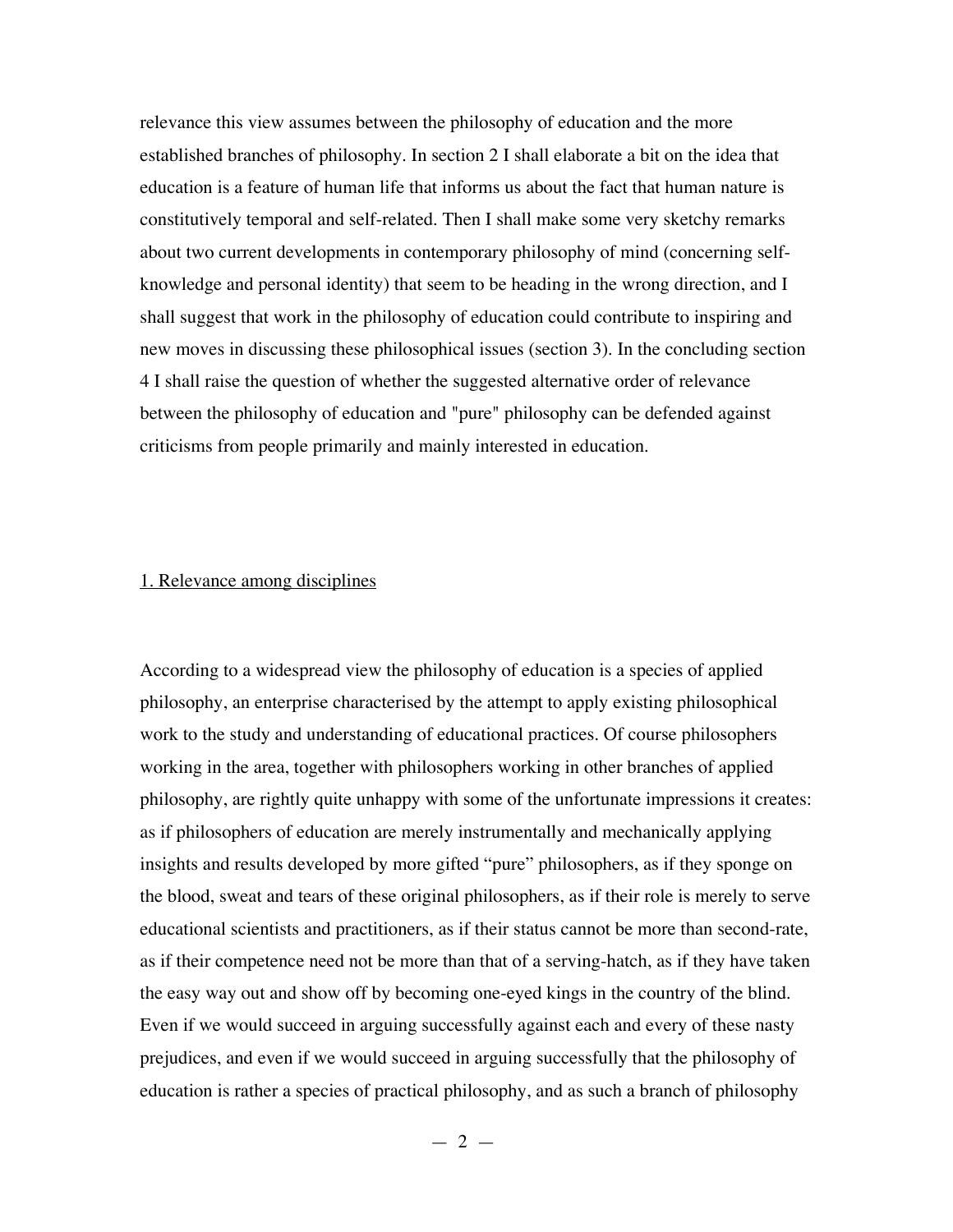proper, it might still be that one connotation strongly associated with the idea of *applying* philosophy to a particular region of human action would survive. This would be the idea that there is an *order of relevance* among disciplines: if we would think of disciplines as related to one another in terms of relevance, the point of this order is that we would probably have to conclude that the more established branches of philosophy are relevant to the philosophy of education, rather than *vice versa*, and that, in turn, the philosophy of education is relevant to educational science and practice, rather than *vice versa*. Perhaps we could make a convincing case to partially revise this picture by arguing that the philosophy and the science of a specific region of reality are mutually dependent, beneficial *and* relevant to one another. But this revision would leave intact the assumption that I shall dispute in this paper: namely that there is a one-directional order of relevance that goes *from* the more central, established, "pure" branches of philosophy *to* the philosophy of education. This assumption is even implicit in a remark of Richard Peters, *the* exponent of an independent and autonomous philosophy of education, who observes that although "the philosophy of education should be a branch of philosophy proper… [this] is not to suggest that it is a distinct branch in the same sense that it could exist apart from established branches of philosophy such as epistemology, ethics, and philosophy of mind. Rather it *draws on* such established branches of philosophy" (Peters, 1973, p. 2; my emphasis).

Given this background the plan for the paper is simple: I shall argue that careful philosophical attention paid to the significance of educational practices to the organisation of human life, allows us to draw conclusions about two crucial features of human nature: its temporality and its self-relatedness. These features, or so I argue, are likely to remain unnoticed by philosophers of mind who fail to pay sufficient attention to the educational dimension of human life. Because of that, or so I argue, these philosophers are inclined to misunderstand certain philosophical problems central to the enterprise of human self-understanding, notably the metaphysical problem of personal identity and the epistemological problem of self-knowledge. Because of their misunderstanding of these problems, they fail to come up with the right kind of account of personal identity and self-knowledge, which is an account that emphasizes the role of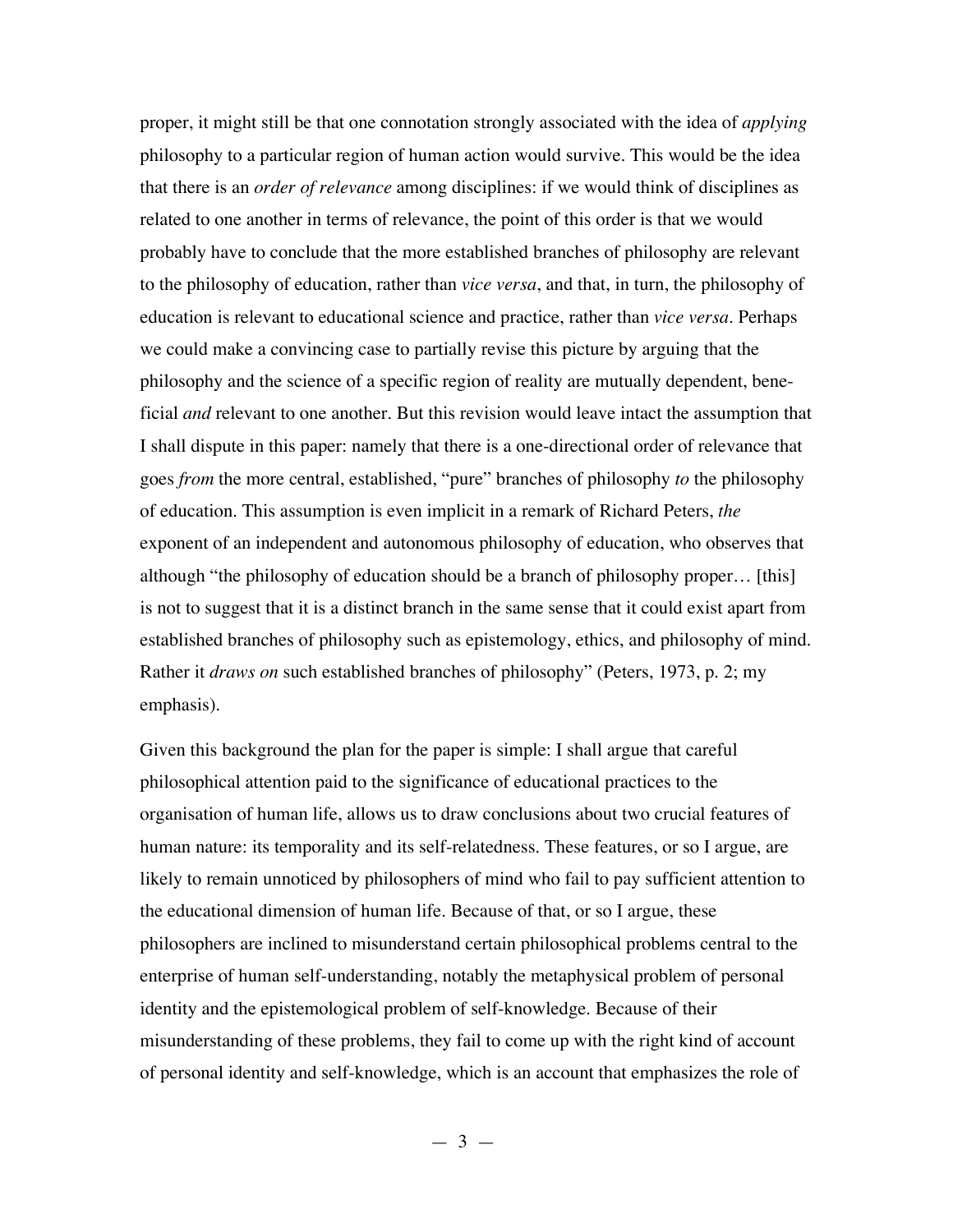educationally organised self-determination<sup>1</sup> in the enterprise of human selfunderstanding.

If I am right in all this — and I know this requires much more substantial, elaborate, and detailed arguments than I can provide in this paper — it means that there is at least one area in which the order of relevance between the philosophy of education and the philosophy of mind goes in the opposite direction than what seems to be taken for granted in the widespread view of the philosophy of education as a variety of applied philosophy.

### 2. Education, temporality and self-relatedness

 $\overline{a}$ 

I have suggested in the previous section that we can learn something about human nature by concentrating on the importance of educational practices in daily life. The kind of thing I want to draw attention to is not so much a matter of empirical findings: I am not making a claim about certain facts that are true of most (or all) human beings as exemplars of human nature, but I will be making a claim about the concept of human nature, about how and what to think of exemplars of a kind that is in its manifestations so deeply characterised by educational practices. The claim is also not meant to point out a crucial, essential, and exclusive feature of *mankind*: I am not saying that the presence of education in human daily life makes mankind special and importantly different from all other natural kinds. Rather, I shall be making a conceptual claim about what should be true of whatever species whose daily life is seriously characterised by educational practices. The claim is meant to be true of any kind of species that happens to be

 $<sup>1</sup>$  As I have argued in Bransen (1996) it is important to take into account that 'determination' is an</sup> intrinsically ambiguous notion, with both a contemplative and a constructive connotation, meaning both "to lay bare" (or "to discover") and "to lay down" (or "to decide on").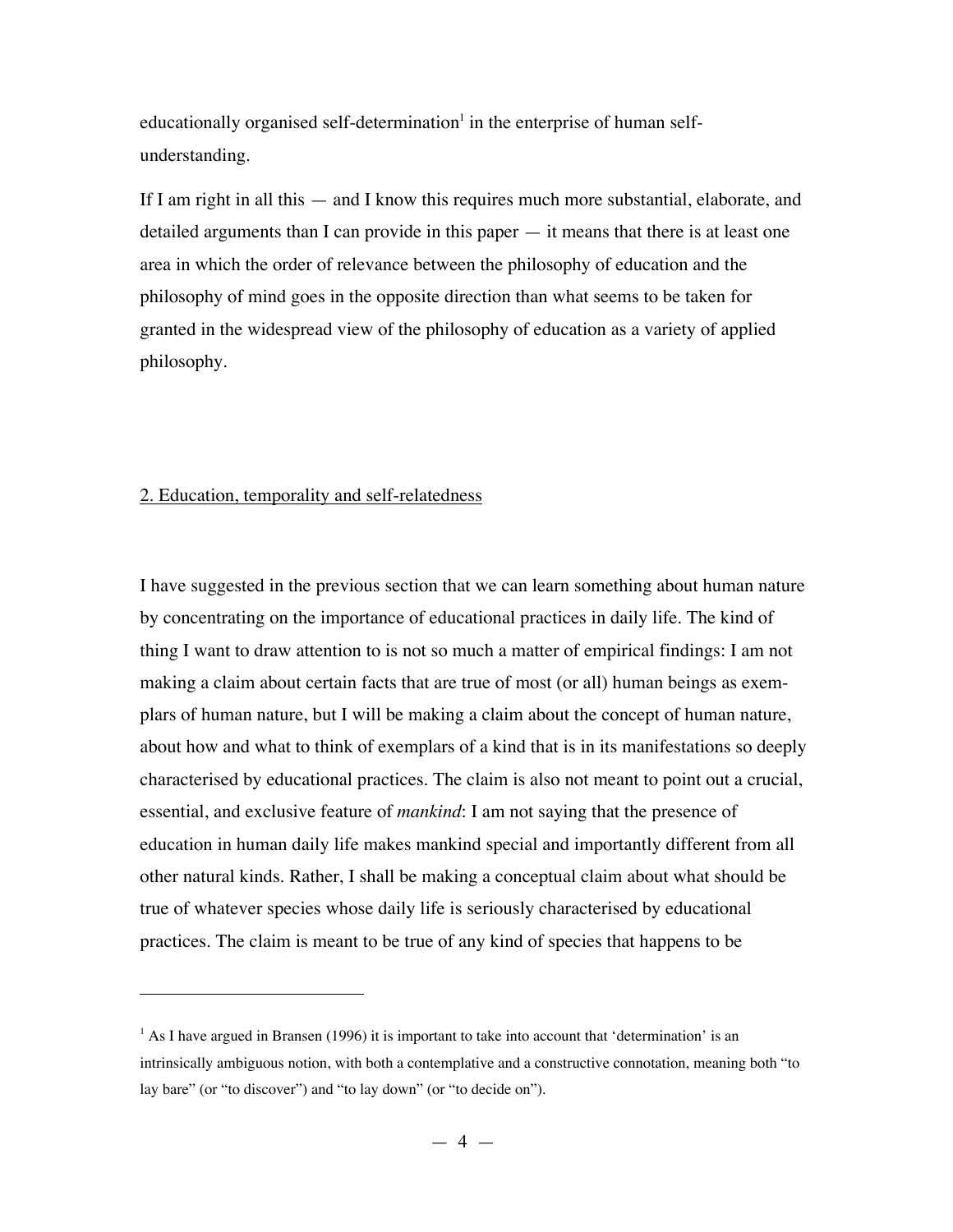educatable in the way we happen to be, and it will be a contingent fact, if it is a fact, that on this earth only human beings are educatable in that way.

I want to restrict my discussion to two features of human nature that should draw our attention when we think about the dominant presence of education in our lives. The first is the temporal character of human nature, the other its self-relatedness. Let me say a bit about each.

Human nature is temporal in two, related ways: ontogenetically and historically. As an exemplar of mankind I instantiate human nature at any moment at which I am alife, but almost everything that was true of me when I was a baby is no longer true of me now, and almost everything that is true of me today was not true of me when I was a small boy, and won't probably be true of me when I'm an old man. This is the case not merely because of natural developments that will take place in whatever environment I happen to be in, but primarily, and this is what we can learn from the dominant presence of educational practices, because of the changes I go through by being educated, by being able and moved to learn from experience, from examples, from myself, and from my teachers. And this is not merely true of me, but of each of us. We all show what human nature is like by instantiating it in many different ways, and these ways are temporally related, and temporally to be distinguished.

The changes in how we instantiate human nature display a development, but not merely a natural development that is a matter of course, such as takes place between acorns and oaks, caterpillars and butterflies, cubs and lions. No. Children and adults are related through a series of developments that are not merely natural because they are watched over in a process called education. Education is something we *do*, intentionally, with an eye on the developments likely to happen, with an eye on the direction they should take, and with an awareness of the ways in which we could make a difference to the direction these developments will take. This is a complicated statement, but that the educational nature of our ontogenetic developments is significant and makes a difference, can be shown by stressing the striking character of our historical temporality. Here's an example to illustrate what I mean: acorns and oaks in ancient Greece were very similar to acorns and oaks today, and the ways in which acorns turn into oaks today is very similar to the

 $-5 -$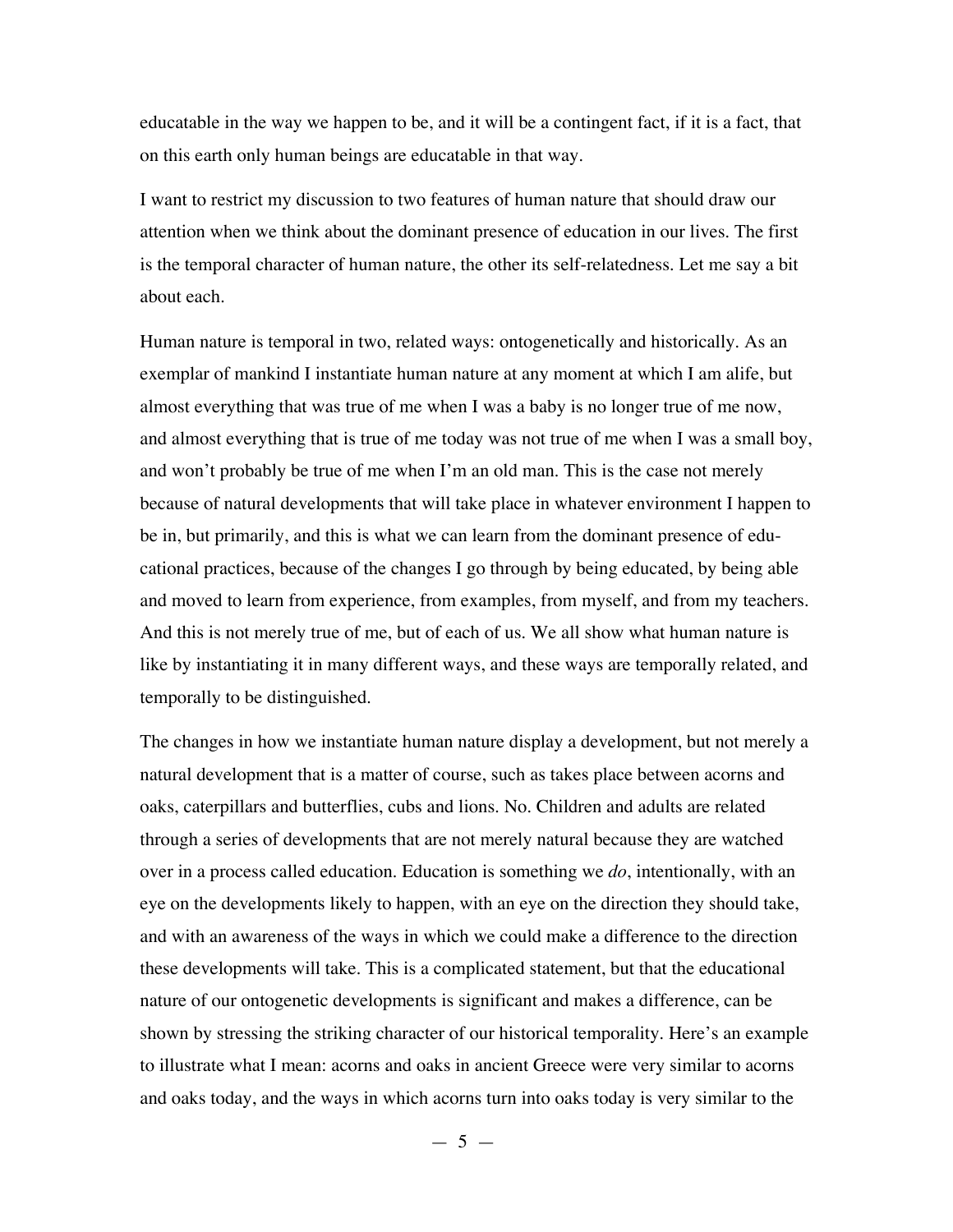ways in which acorns turned into oaks in Aristotle's time. But adults and children living today are very different from adults and children that lived in ancient Greece, and the ways in which children in ancient Greece developed into grown-up Greeks is very different from the ways in which contemporary children develop into the kind of adults that populate our world today.

We could come up with a variety of explanations for this obvious and intriguing historical character of human life, but it seems that an explanation in terms of education is most plausible — despite all the complicated difficulties involved in this concept, difficulties that require the dedicated attention of philosophers of education. If this is true, it has an interesting and important consequence for our understanding of human nature. That is, if we want to understand ourselves we should realize that what we are differs over time, and is at least in part a function of what we think we are, and of what we think we should be, and, strikingly, these latter two differ over time as well. Thus, if education is a dominant feature of the ways in which our lives unfold, this shows not merely that our human nature has a history, but also that history is itself a major feature of our nature! And this means that what we are is something that unfolds as a history in virtue of the empathic concern<sup>2</sup> of those who can read and write narratives with an eye to grasping their import.

I will elaborate on this theme in the next section where I shall use it to suggest that this insight from the philosophy of education could be used to develop a specific, promising contribution to a couple of contemporary discussions that seem to be heading down a blind ally. But let me first say something about the other feature of human nature that attracts the attention of those aware of the role of education in human life.

 $\overline{a}$ 

<sup>2</sup> I don't mean *control*, but I do mean *empathic concern*, and if someone suspects that this observation displays anti-postmodernist overtones, I would feel invited to defend my case. We could elaborate on this issue, although it is not central to my argument. My scant thoughts in this area are that if moderns think of empathic concern as if it were control, and if postmoderns want to do away with empathic concern because they rightly doubt the possibility of control, then both are wrong. We cannot, and should not do away with empathic concern for the import of our human autobiographies, for it is this concern that makes the crucial difference between natural kinds that exist in an educational realm and those that do not.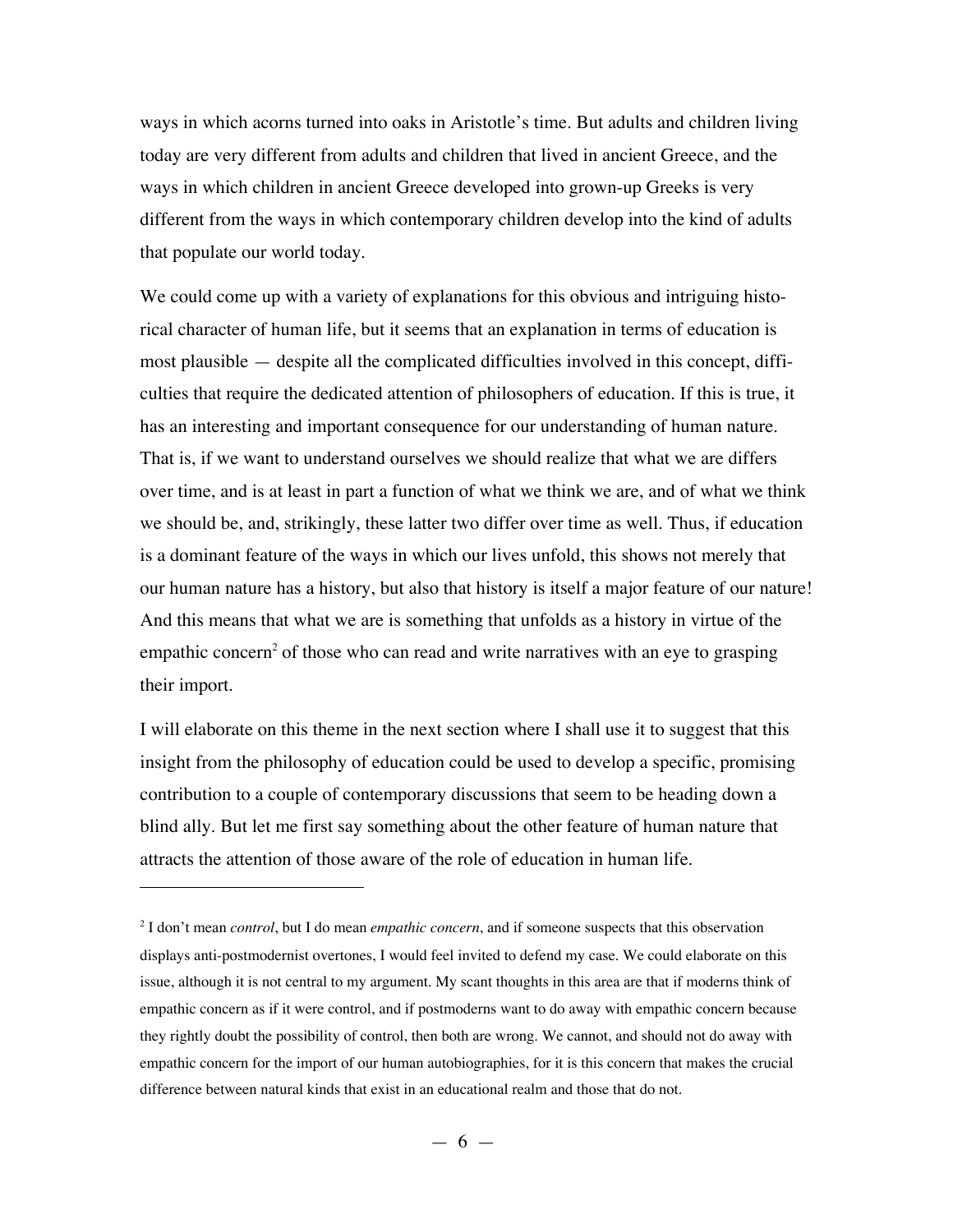This feature, that I call 'self-relatedness', is already implicitly prominent in what I just said about our temporality. In education, as I said, we attempt to make a difference to our ontogenetic developments in virtue of having an eye on the directions these developments should take, or, stated differently, in education we watch over the historical unfolding of our nature with an eye to grasping the import of this unfoldment. This means that in education we display a sensitivity to the fact that our humanity is not merely a fact but also always a commitment. The idea is that we cannot just *be* ourselves, but are always related to what we will become in virtue of our understanding of the import of the development that constitutes us.

This may sound quite obscure, but here is the kind of example that might help to make my point. An acorn will develop into an oak given the right circumstances. Of course the phrase 'right circumstances' is a normative one, but in the absence of any agential responsibility, it is not a normative phrase *for* acorns and oaks. With respect to acorns and oaks we could determine the meaning of the phrase 'right circumstances' simply by generalising over the characteristics of all actual circumstances in which particular acorns do develop into oaks. This is not simply true of, say, rabbit hutches. Of course a heap of board could develop into a rabbit hutch in the right circumstances. And obviously the phrase 'right circumstances' is again a normative one. However, in the absence of any agential responsibility, heaps of board will *never* develop into rabbit hutches. With respect to heaps of board and rabbit hutches we could again attempt to determine the meaning of the phrase 'right circumstances' simply by generalising over characteristics of all actual circumstances in which particular heaps of board do develop into rabbit hutches, but what we will discover then is that agents with an understanding of what it means to be a rabbit hutch are imperative to what could possibly be right circumstances for a heap of board to develop into a rabbit hutch. The normativity implicit in the phrase 'right circumstances' is in such cases a function of the explicit normativity of the *idea* of a rabbit hutch. Without such an idea there would not be any rabbit hutches at all, and neither — and this is more important than might seem — would there be heaps of board that could *in whatever circumstances* turn into rabbit hutches.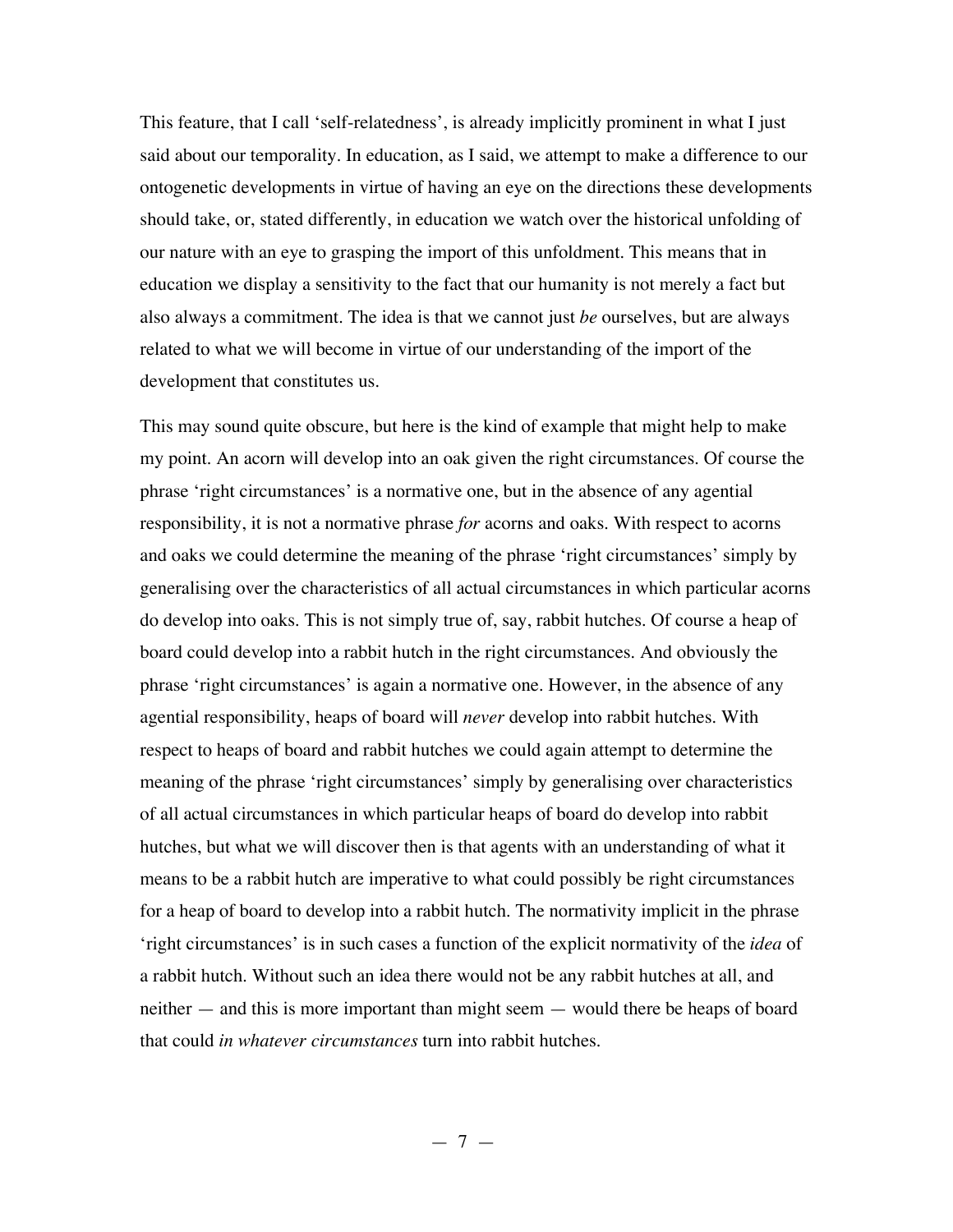Well, what about human beings? What about human nature, its temporality and its educational infrastructure? My inclination is to use the obvious absence of an educational dimension in the growth of natural kinds like oaks and the construction of things like rabbit hutches to emphasize and clarify the essential self-relatedness of human beings. We share with the oaks that we will develop anyway, that the phrase 'right circumstances' might be given an empirical and natural meaning that is normatively idle on the assumption of the complete absence of agential responsibility. But we share with the rabbit hutches that in any circumstances in which children do develop into adults responsible agents with an understanding of the idea of a human being are involved. This means that on any possible account of right circumstances responsible agents will be part of these circumstances, and this reveals that the assumption of the complete absence of agential responsibility is in the case of human beings mistaken, which in turn means that the phrase 'right circumstances' is for human beings a normatively significant phrase. That is why we make, and have to make, a distinction, in the case of human life, between development and education. And the distinction is twice a matter of self-relatedness.

Firstly, in education we are, as learners, responsible for the quality of the content of our mental states in the light of, among other things, the evidence we are confronted with concerning the truth of our beliefs and the desirability of our desires. In the literature this is mainly conceptualised as a matter of our minds' capacity to develop second order states, which is a matter of reflexive self-consciousness (Pettit, 1993; Frankfurt, 1971). Many philosophers nowadays work on a project called 'naturalising the mind' which aims to show that our capacity to learn can be understood as a complication of our capacity to develop, and can be understood as naturally possible without education, i.e. without such explicitly normative notions as truth, rationality, and desirability (Dretske, 1995).

Whether or not this naturalisation of learning will be possible does not effect, however, the much stronger case for the prominence of normative self-relations in the other side of the educational coin: teaching. For, secondly, in education we are, as teachers, responsible for the quality of the circumstances in which we could be confronted with evidence about, among other things, the truth of our beliefs and the desirability of our desires. This

 $-8 -$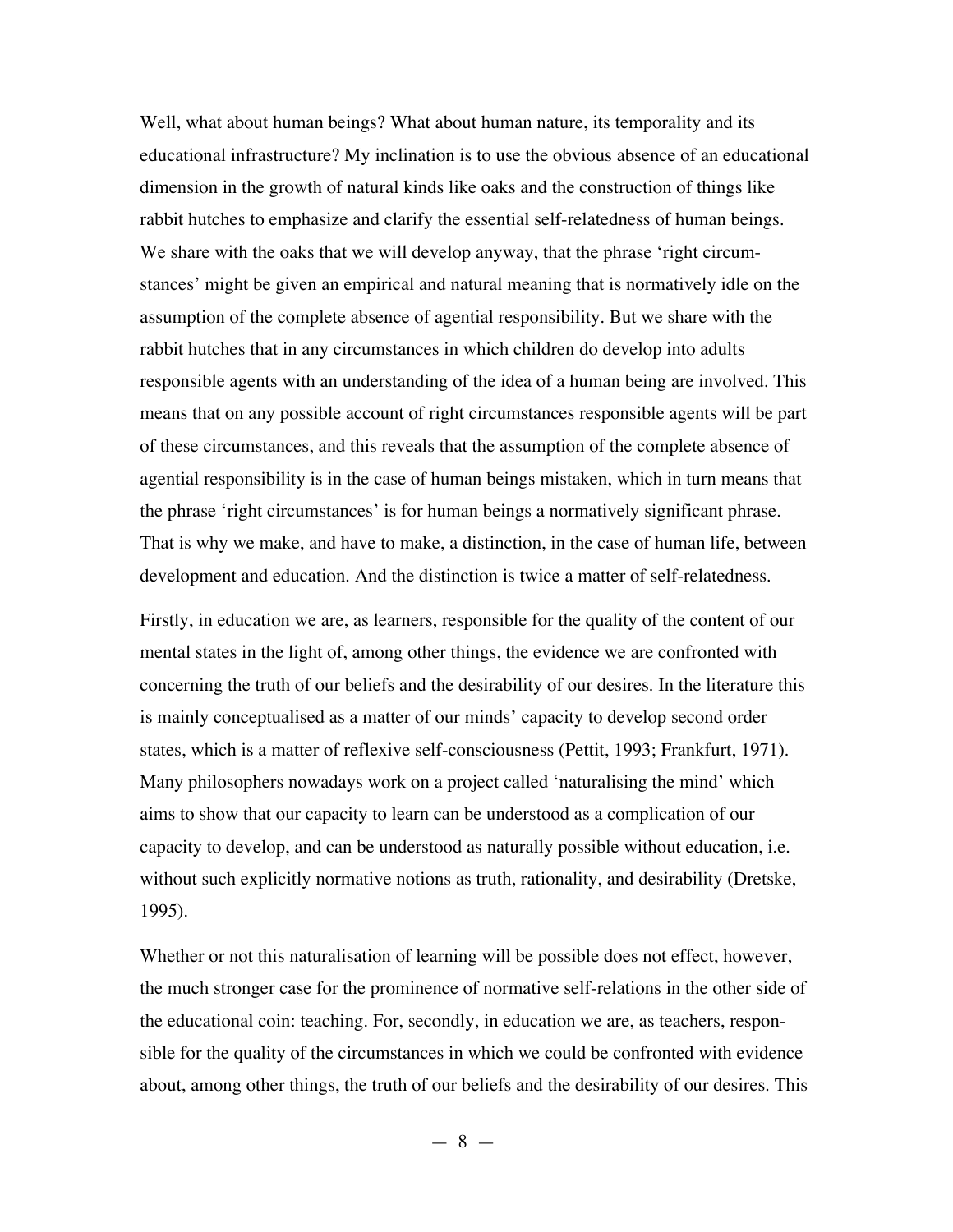responsibility does require explicitly normative notions, such as truth, rationality, desirability, intelligibility, and also, and this is important for my argument, an explicitly normative notion of human nature. This normative notion of human nature is required, not merely because the whole enterprise of being responsible for the circumstances in which we could improve our *beliefs*, presupposes a normative notion of what it means to cope with reality as a minded creature. It is also required, more importantly, because the very idea of being responsible for the circumstances in which we could improve the quality of our *desires*, requires that we have to think about what makes our lives worthwhile as something that is, at least in part, not a matter of satisfying the desires we happen to have. The very idea of presupposing that there might be better desires than the ones we happen to have, and that we are responsible for the circumstances in which we could develop these more worthwhile desires, requires that we should try to think of ourselves from without, as developments with an import that deserves our commitment.

There is more that should be said here, particularly about the way in which the normativity entailed in teaching presupposes that learning is normative in a way that might be much more difficult to naturalize than optimists assume, as well as about how to think clearly about what it means for a desire to be actual, to be more worthwhile, to be one's own, etc. I cannot do that here, but should like to conclude this section by emphasizing that its point was merely to show that the obvious educational infrastructure of our human lives highlights two intriguing features of human nature: that it develops in time, and that it is characterised by a normatively significant self-relatedness.

# 3. Personal identity, self-knowledge, and self-determination

I have been quite brief and sketchy in the previous section, and I shall be blatantly so in this one. As said before, this paper is a first attempt to explore some of the ground where results from the philosophy of education might prove relevant and important for discussions going on in domains traditionally thought to be more central to "pure" philosophy.

 $-9 -$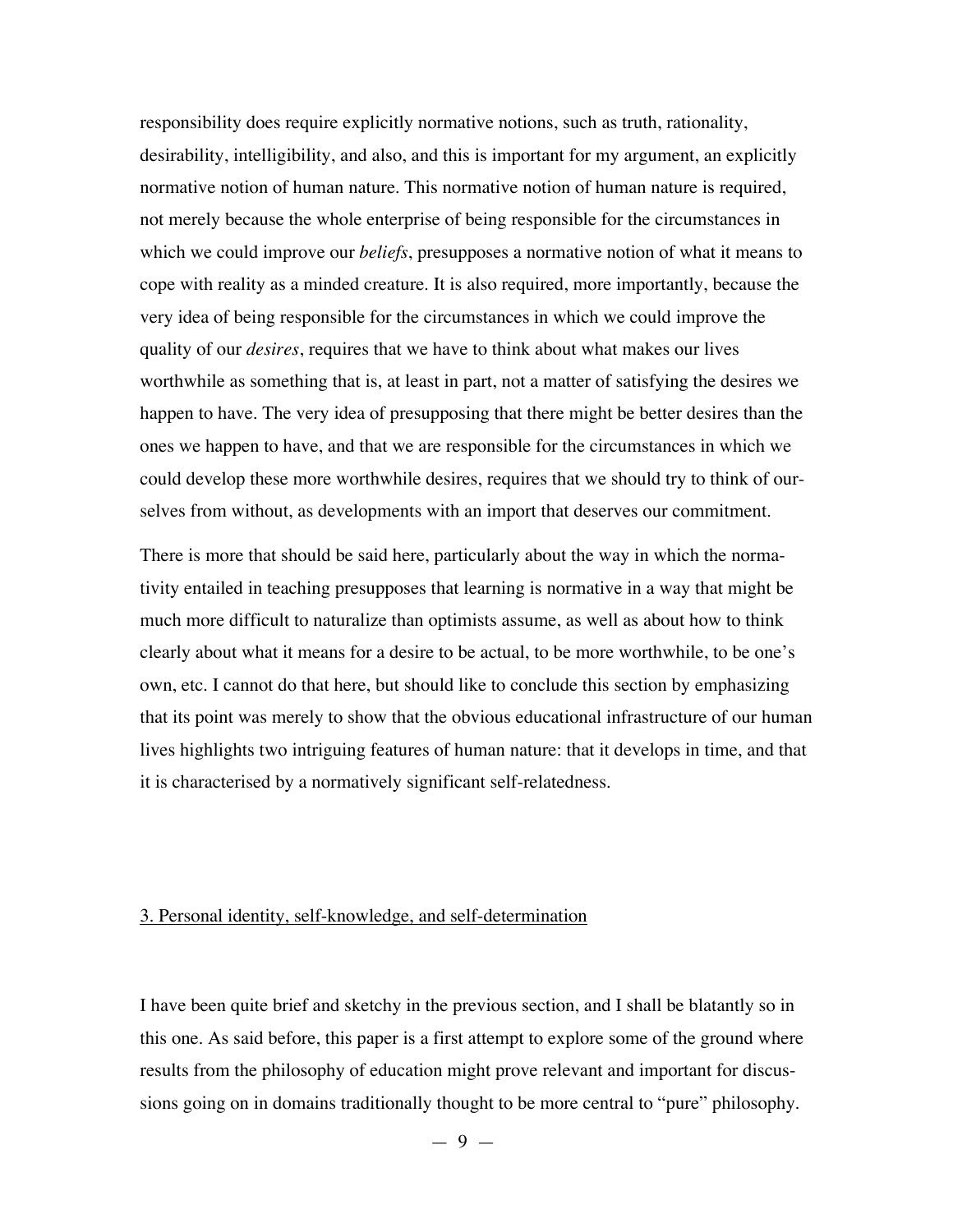The argument of the previous section suggests that the philosophy of education might be relevant to questions concerning human self-understanding, such as the metaphysical problem of personal identity and the epistemological problem of self-knowledge. What I should like to suggest here, is that discussions of these problems tend to set off on the wrong foot because of negligence of the fact that human nature develops in time, and is characterised by a normatively significant self-relatedness. Failing to take these important features of human nature into account is unlikely to happen once one is informed by the philosophy of education. That is why I should like to suggest that philosophers of mind would do well to pay attention to the educational infrastructure of human life. Such attention would strengthen an interpretation of self-understanding as primarily a matter of self-determination.

My suggestion is something of an empirical conjecture. That is, I notice the tremendous impact of Derek Parfit's picture of personal identity as a metaphysical question to do with re-identification (Parfit, 1984; Dancy, 1997) and the equally influential picture of selfknowledge as an epistemological question concerning privileged access and incorrigibility (Cassam, 1994; Wright, Smith, & Macdonald, 2000), and I suspect that these questions became framed the way they presently are due to a general failure to take the educational infrastructure of human life into account.

Let me illustrate what I mean very, very briefly with some comments on the question of personal identity. In the Parfitian tradition the problem of personal identity is the result of acknowledging that, strictly speaking, the concept of identity cannot apply to persons because (1) persons typically change over time, whereas (2) strict, or Leibnizian, identity over time requires that the object as individuated at  $t_1$  shares *all* its properties with the object as individuated at  $t<sub>2</sub>$ . Acknowledging this requires us to develop an alternative concept of identity for persons that is on the one hand strong enough to account for the commonsensical intuition that a person is and remains one and the same throughout all of her life, and on the other hand flexible enough to allow for developments over time that are characteristic of those parts of reality, such as persons, that have an intrinsically temporal nature.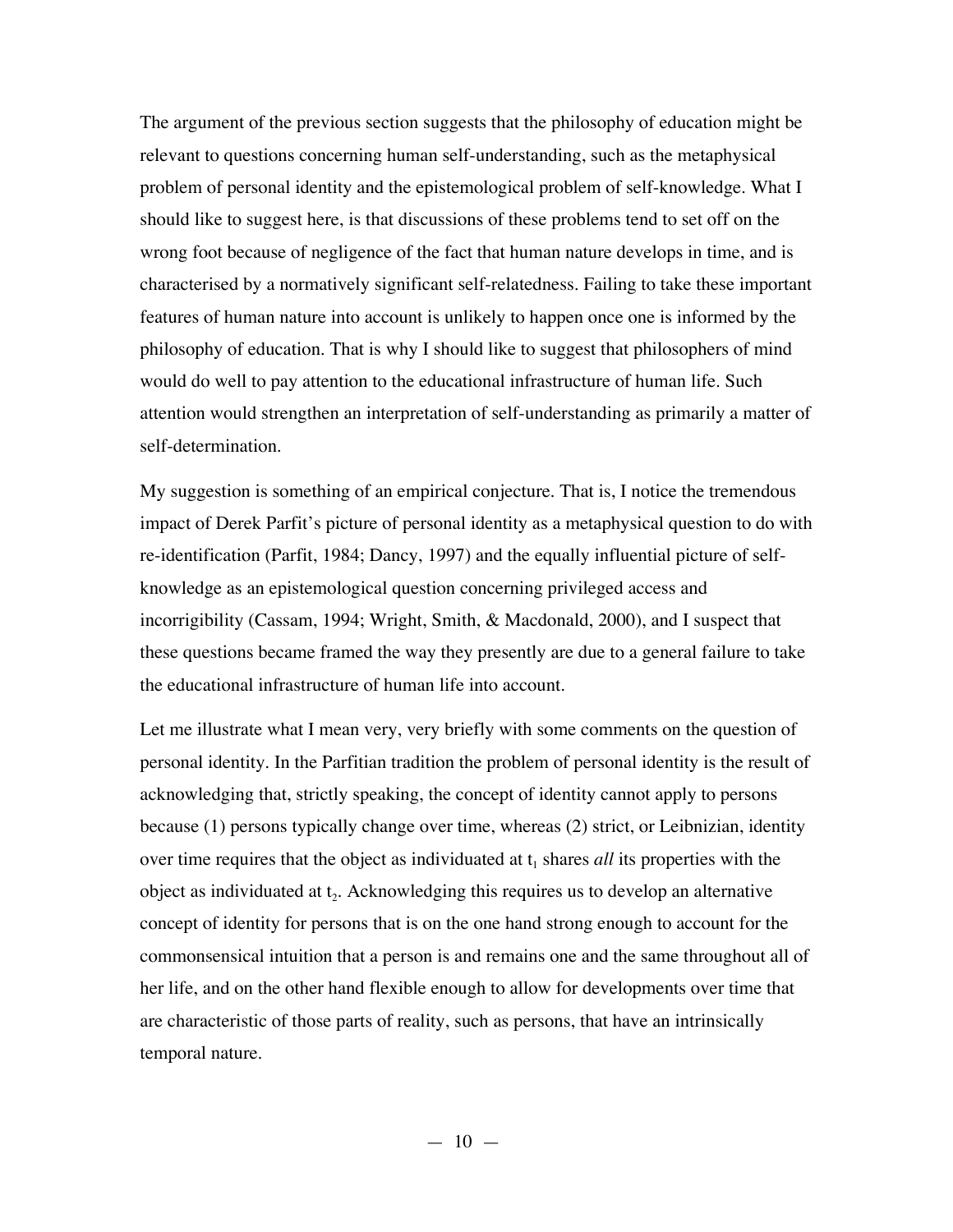Seen from an educational perspective it is obvious that the normative character of the temporal self-relatedness significant of personal existence should play a cardinal role in this alternative concept of personal identity. That is, as I argued in the previous section, the fact that we change over time is not just something that happens to us. It is a fact that of necessity requires and depends upon our dedicated attention, and that we will have to watch over with responsibility, with an eye to what we will become in virtue of our understanding of the import of the development that constitutes us. This means that from an educational perspective our identity is, *even metaphysically speaking*, a normative fact. $3$ 

In the Parfitian tradition, however, this normative self-relatedness is strikingly absent. Of course, there is much, and even very detailed and technical, attention paid to the fact that we change over time, but these changes are investigated from without, so to speak, and conceptualised in terms of psychological continuity which Parfit proposes to analyse in terms of overlapping chains of strong connectedness. Introducing an educational perspective would, I suggest, support the development of some of the alternative accounts that are put forward in the literature, but, so far, do not receive the attention they deserve, such as Korsgaard (1989) and Schechtman (1996).

A very similar line of argument could be developed with respect to the problem of selfknowledge. The upshot of such an argument would be an awareness of the fact that a person's authoritativeness about the content of her own mental states is not an epistemological state of possessing privileged evidence, but an educational state of being responsible for the normative orientation of the development that constitutes the person. Introducing an educational perspective on the question of self-knowledge would withdraw the question from epistemological quarters and would present it as a question at

 $\overline{a}$ 

 $3$  Thinking of metaphysics as, at least with respect to certain regions of reality, inherently normative is, of course, not without problems. My argument for an educational perspective on personal identity is, however, not meant to solve all problems at once, but rather meant to draw attention to those problems that should be addressed in the first place.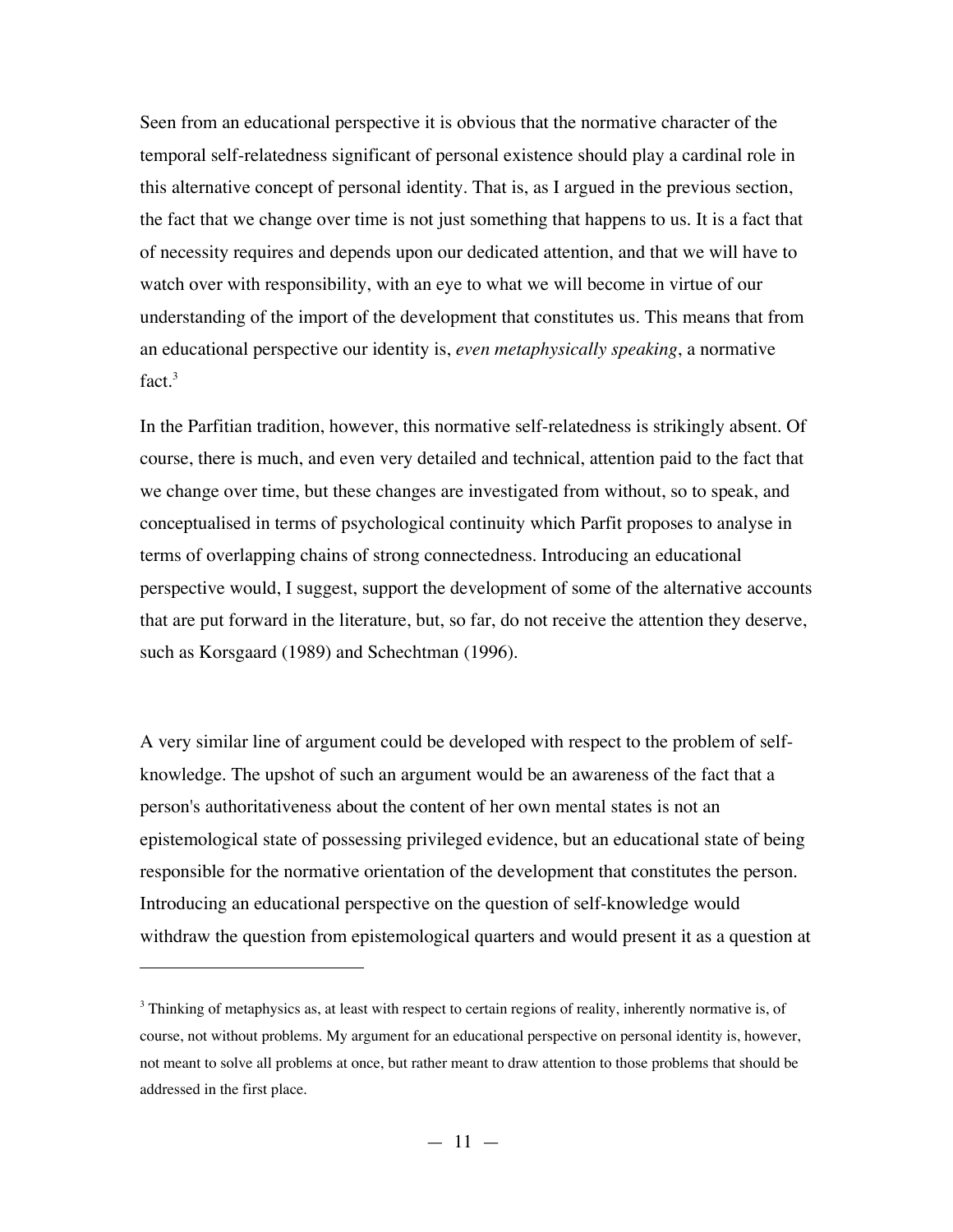home in moral psychology. Such a shift would support a similar, intriguing attempt undertaken in Moran (2001).

These scant remarks are, of course, absolutely unsufficient to convince anyone of the fact that the philosophy of education could contribute to the philosophy of mind. But I hope they are suggestive enough to raise an interest among philosophers of education to investigate issues in recent philosophy of mind *not* with an interest in learning from them *but* with an interest in contributing to them.

# 4. Is it relevant to the study of education that the philosophy of education is relevant to philosophy?

Two contingent facts about the way universities are organised raise a further problem I should like to address. The first fact is that philosophy departments are unlikely to create room for philosophy of education as a proper branch of what they consider to be their core business. The second fact is that the philosophy of education is traditionally located within departments of education. Because of these two facts one might wonder whether my attempt to develop a way to reverse the order of relevance between "pure" philosophy and philosophy of education could have any welcome consequences for academic policies. I might actually be making things worse, because if the philosophy of education is relevant to pure philosophy (rather than *vice versa*), policy makers in the department of education might wonder why they would continue to support their philosophers, whereas policy makers in the department of philosophy would continue to dislike revising their favoured picture of their core business. Because of the threat of such an unfortunate future scenario for philosophers of education elicited by my attempt, I should ask whether the fact that the philosophy of education is relevant to philosophy might itself be relevant to the study of education.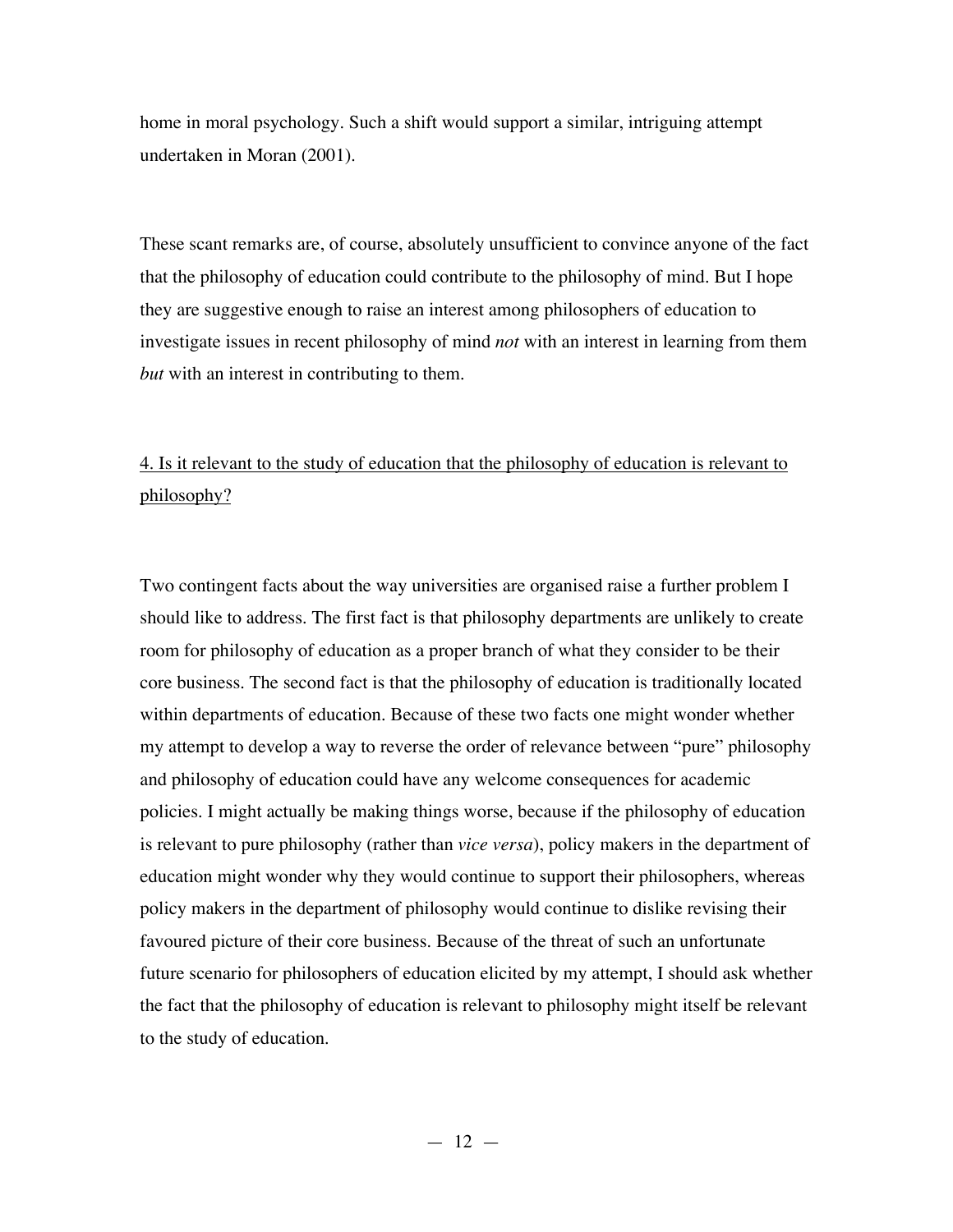The question is not about the familiar reasons educational scientists and practitioners have to engage in the philosophy of education, nor about new reasons to counter possible negative effects produced by my attempt. The question is an optimistic one, about whether my proposal to look for ways to reverse the order of relevance between philosophy of education and "pure" philosophy would create any additional reasons for people interested in education to foster the philosophy of education.

I can think of two such reasons. One of them is more general, one more specific. The general reason starts from a picture of science as not primarily a practically oriented enterprise aimed at problem-solving, but as an undertaking fundamentally inspired by the wish to understand for the sake of understanding itself. This is a respectable and age-old picture of science that clearly is appreciated for its romantic charme, its overtones of independence, disengagement and contemplativeness, and its associations with such great, imaginative scientists as Pythagoras, Galileo, Newton, and Einstein. It is also, however, a picture that is not very popular in the present era, dominated as it is by technological appreciation of science and by a pragmatic instrumentalism. It is therefore also a picture unlikely to appeal to educational scientists who tend to be very practical and seriously in the grip of concrete usefulness. Nevertheless, this general reason emphasizes that the argument I've been developing shows that education is a crucial feature of human life, and therefore a central field of science conceived of as our most prestigeous and systematic attempt to understand ourselves. This reason might gain some force in evolutionary contexts in which it could be argued that the most impressive step forward on the evolutionary scale was made possible by the appearance of a biological species not merely capable of learning but capable of *reflective* learning, i.e. capable of teaching, or (self-)education.

The more specific reason is, I guess, also a more pragmatic reason addressing the educational scientists' desire to improve the quality of education through its systematic and scientific study. This reason concentrates on the fact that self-knowledge and personal identity are among the central aims of education. My attempt could be understood as an attempt to show we can gain a better understanding of these aims of education by emphasizing the import of their educational nature. This would imply that

 $-13 -$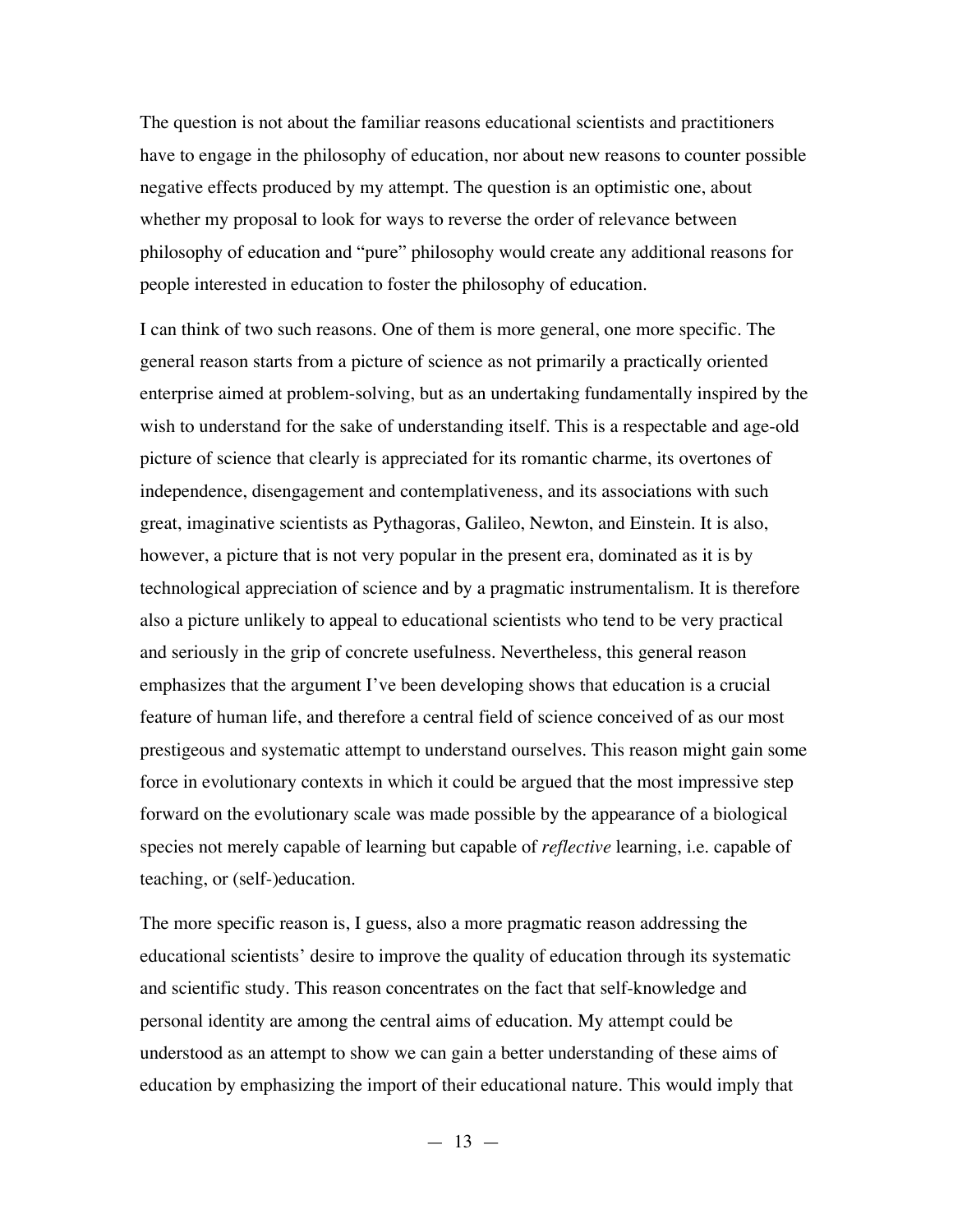the proper study and practice of education could profit from my argument, albeit in an almost indirect way. That is, the philosophy of education supports, according to this argument, educational science and practice because it is relevant to the philosophy of personal identity and the philosophy of self-knowledge, and by thus being relevant, it improves our understanding of some important aims of education, namely personal identity and self-knowledge, particularly in their educational — i.e. normatively oriented developmental — form.